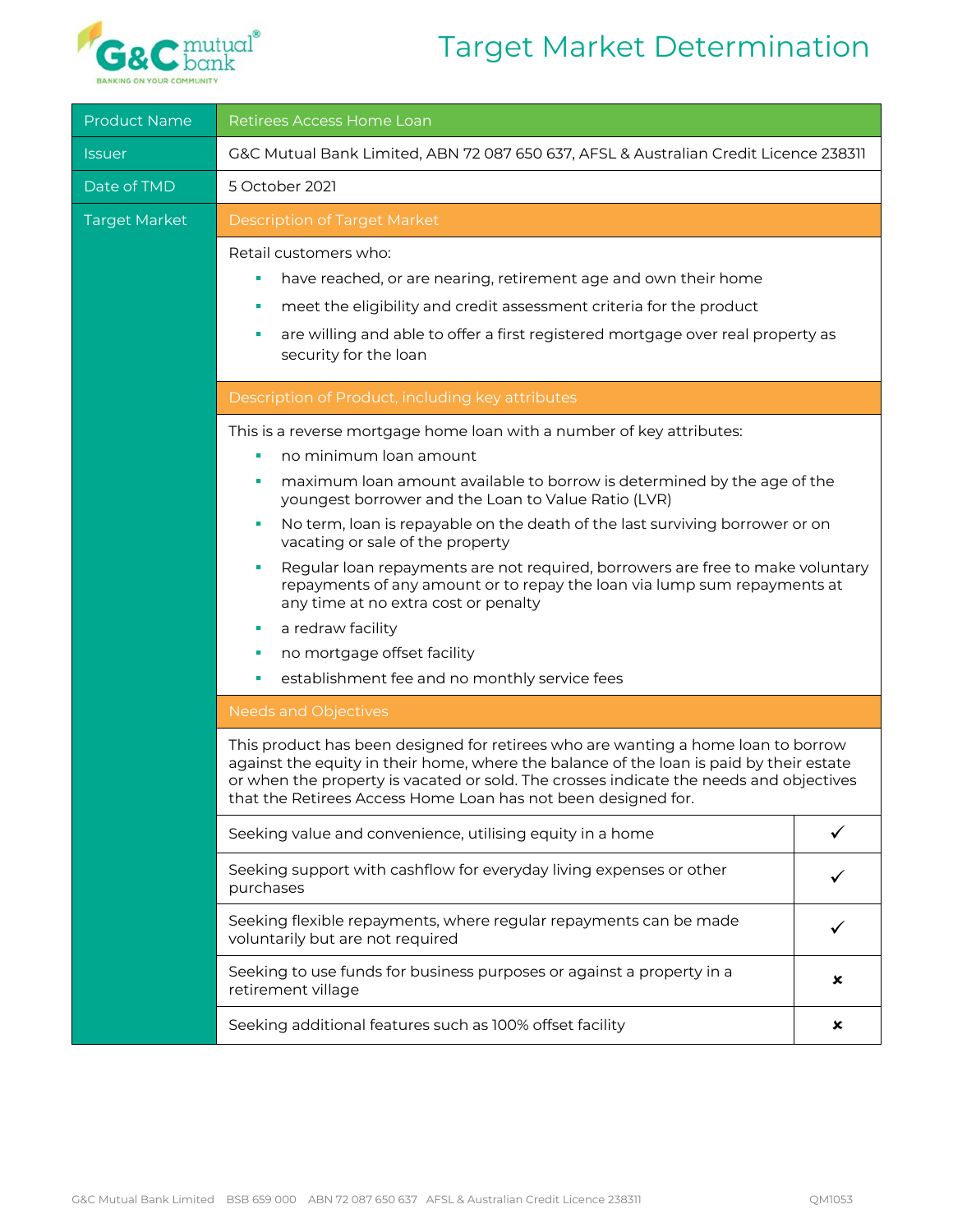| <b>Target Market</b>              | <b>Financial Situation Considerations</b>                                                                                                                                                                                                                                                                                                                                                                                                                                     |   |  |
|-----------------------------------|-------------------------------------------------------------------------------------------------------------------------------------------------------------------------------------------------------------------------------------------------------------------------------------------------------------------------------------------------------------------------------------------------------------------------------------------------------------------------------|---|--|
| Cont'                             | A customer who has reached, or is nearing, retirement age and requires funds to assist<br>with cashflow for everyday living, home renovations, an overseas holiday or a new car<br>provided through the equity of their existing home.                                                                                                                                                                                                                                        |   |  |
|                                   | Able to provide security for the amount of credit                                                                                                                                                                                                                                                                                                                                                                                                                             |   |  |
|                                   | Maintain their current living arrangements with less financial stress                                                                                                                                                                                                                                                                                                                                                                                                         |   |  |
|                                   | Assesses the impact on any Government support payments, entitlements<br>or other benefits and afford a better quality of life                                                                                                                                                                                                                                                                                                                                                 |   |  |
|                                   | Meets the required eligibility criteria and credit assessment requirements                                                                                                                                                                                                                                                                                                                                                                                                    | ✓ |  |
|                                   | Consistency with the Target Market                                                                                                                                                                                                                                                                                                                                                                                                                                            |   |  |
|                                   | When assessing the key attributes, we consider the Retirees Access Home Loan<br>product is likely to be consistent with the likely objectives, financial situation and needs<br>of the target market.                                                                                                                                                                                                                                                                         |   |  |
|                                   | Individual customers will need to consider whether the Retirees Access Home Loan<br>product meets their specific objectives, financial situation and needs in accordance<br>with the Loan Offer Terms & Conditions and product Fees and Charges.                                                                                                                                                                                                                              |   |  |
| <b>Distribution</b><br>Conditions | This product is designed to be distributed by G&C Mutual Bank through the following<br>channels:                                                                                                                                                                                                                                                                                                                                                                              |   |  |
|                                   | online through our website<br>I.                                                                                                                                                                                                                                                                                                                                                                                                                                              |   |  |
|                                   | online through relevant third-party websites<br>I.                                                                                                                                                                                                                                                                                                                                                                                                                            |   |  |
|                                   | targeted advertising<br>×                                                                                                                                                                                                                                                                                                                                                                                                                                                     |   |  |
|                                   | by phone through our Contact Centre<br>п                                                                                                                                                                                                                                                                                                                                                                                                                                      |   |  |
|                                   | our team of mobile lenders<br>×                                                                                                                                                                                                                                                                                                                                                                                                                                               |   |  |
|                                   | in person through our Service Centres<br>п                                                                                                                                                                                                                                                                                                                                                                                                                                    |   |  |
|                                   | This product can only be issued to those who are eligible and meet the credit<br>assessment requirements, and if issued by an appropriately authorised bank staff<br>member.                                                                                                                                                                                                                                                                                                  |   |  |
|                                   | The distribution conditions will make it likely that customers who acquire the Retirees<br>Access Home Loan product are in the target market, as we consider that the<br>distribution conditions are appropriate and will enable us to direct the Retirees Access<br>Home Loan product to the class of customers who fall within the target market set out<br>above. This has been determined based on an assessment of the distribution<br>conditions and the target market. |   |  |